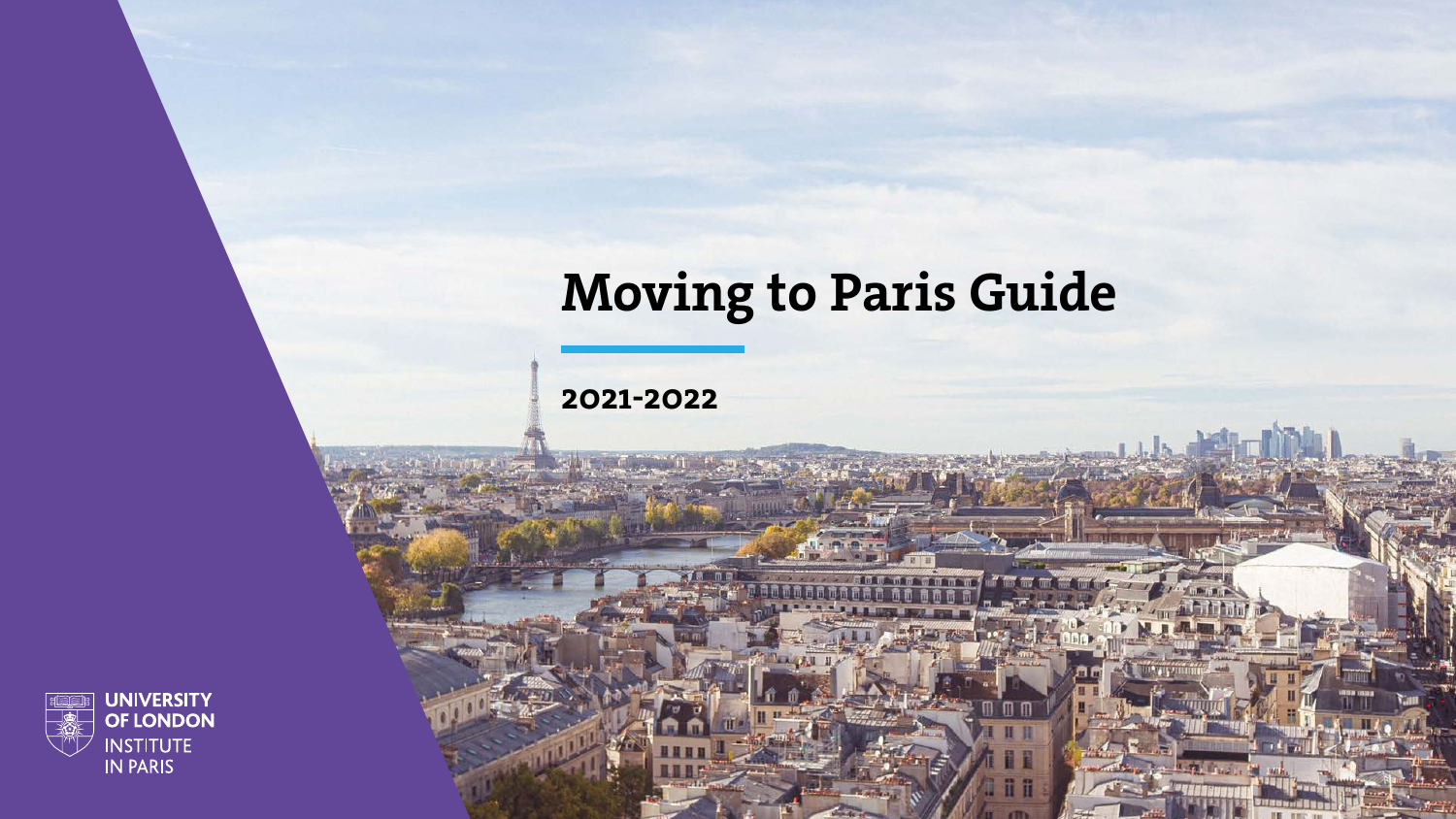Moving to Paris Guide 2021-22





### Bienvenue!

We've created this guide to provide some practical information to help you prepare you move to Paris. These are suggestions based on our students' experiences.

We've included 'Accommodation' in the visual below as this guide should be read in conjunction with the accommodation guide. If you would like further information and assistance on this particular area, please email us at contact@ulip.lon.ac.uk.

You do not have to do everything now, but to ensure a smooth and stress-free transition a bit of planning can go a long way! This document will give you an overview of steps ahead but applicants will also receive regular updates as we approach the summer and in the lead up to the start of term to remind them of key information.

As always, our student services team is here to help, so if you have any questions please do not hesitate to contact us either via phone, by email or in person!



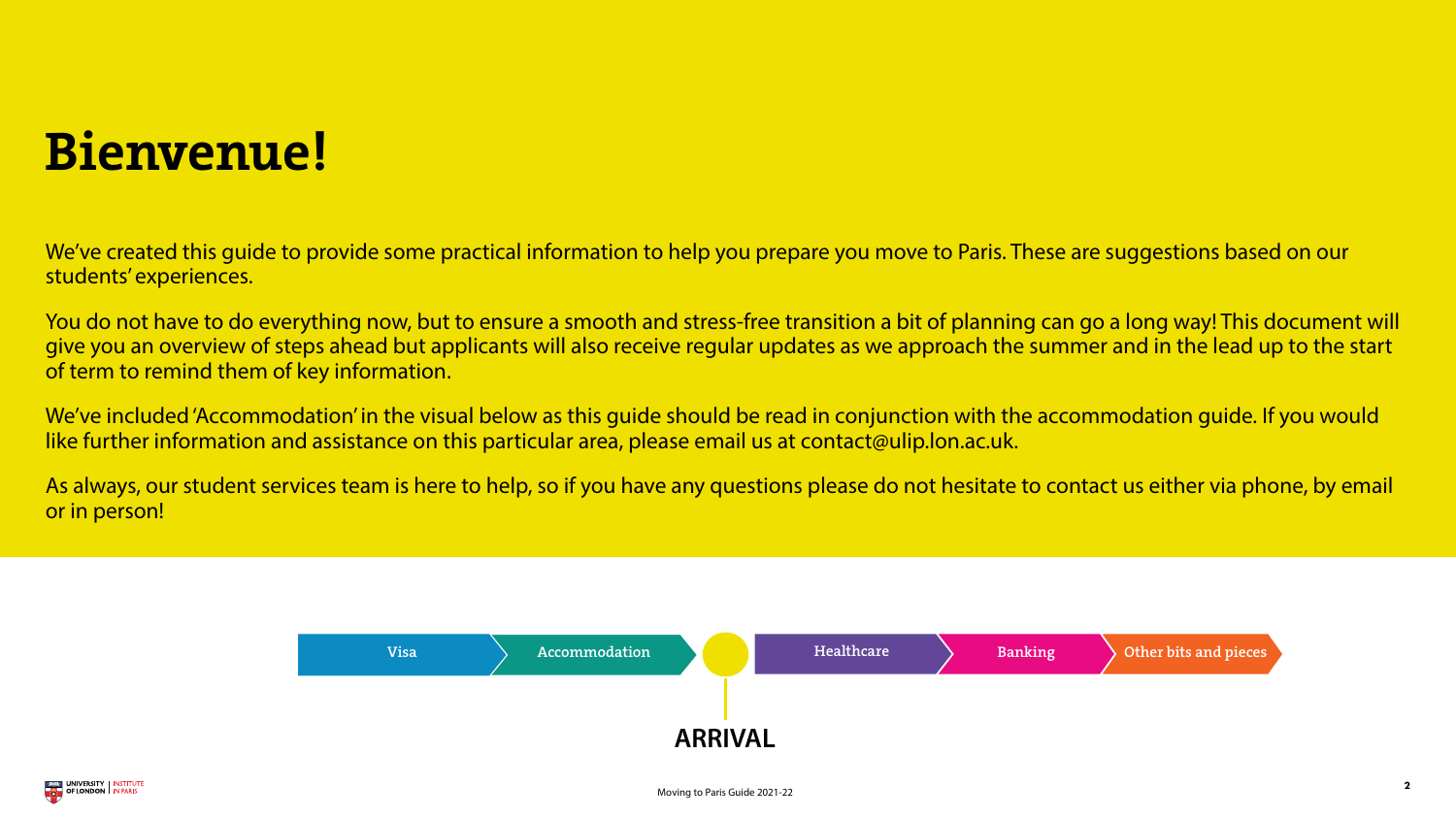Unless you have a EU passport or EU residency card, then you would normally need to apply for a long-stay visa to come to study at ULIP, including UK passport holders. The procedure below describes what to do if applying for a visa from within the UK or from another country.

The visa application process will vary depending on which country you are applying from, so we recommend you to investigate the correct procedure for your country, either via your country's Campus France Office or via the local French Consulate.

#### **You are advised to start the visa application process two to three months before planned travel.**

Within 3 months of arriving in France, you will need to validate your long-term student visa (VLS-TS) via an online process confirming your right to stay for 12

months.

For programmes of study lasting more than a year, students should apply for the renewal of their residence permit 2 months before the visa expires and will then be eligible for a residence card valid until the end of their programme of study at ULIP. Students wishing to stay in France after they complete their degree will need to renew their residence card by proving that they are starting a new programme of studies or that they have been offered employment and have been granted a work permit.



| From the UK                                                                                                                                                                                                                                                                                                                                                                                                                                                                                                                                                                                                                                                                                                                                                                                                                                                           | <b>From another country</b>                                                                                                                                                                                                                                                                                                                                                                                                                                                                                                                      |  |
|-----------------------------------------------------------------------------------------------------------------------------------------------------------------------------------------------------------------------------------------------------------------------------------------------------------------------------------------------------------------------------------------------------------------------------------------------------------------------------------------------------------------------------------------------------------------------------------------------------------------------------------------------------------------------------------------------------------------------------------------------------------------------------------------------------------------------------------------------------------------------|--------------------------------------------------------------------------------------------------------------------------------------------------------------------------------------------------------------------------------------------------------------------------------------------------------------------------------------------------------------------------------------------------------------------------------------------------------------------------------------------------------------------------------------------------|--|
| isa wizard on the official website for visa application to France to check if you need a visa and corresponding supporting documentation:<br><u>sas.gouv.fr</u>                                                                                                                                                                                                                                                                                                                                                                                                                                                                                                                                                                                                                                                                                                       |                                                                                                                                                                                                                                                                                                                                                                                                                                                                                                                                                  |  |
| e asked to provide a university acceptance letter, please email <b>Ilm-paris@qmul.ac.uk</b> to receive this.                                                                                                                                                                                                                                                                                                                                                                                                                                                                                                                                                                                                                                                                                                                                                          |                                                                                                                                                                                                                                                                                                                                                                                                                                                                                                                                                  |  |
| Gather the following documents:<br>• Your acceptance letter in French<br>• Your passport (expiry date needs to be at least15 month from start of visa/travel to France)<br>• An up to date resume<br>• Two supporting documents evidencing your education path (diploma or transcripts of records)<br>Register on EEF (Etudes en France):<br>• Create your account on pastel.diplomatie.gouv.fr/etudesenfrance/<br>• Confirm it through the link received on the email that you created your account with<br>• Select the tab « Students already accepted » and fill in the details of the higher education<br>programme in which you have been accepted<br>Once you have finalised your application you will receive a first email from EEF that confirms its<br>reception. You will receive a second one after a few days once your application has been processed. | Check if your country has a Campus France<br>office: campusfrance.org/en/espaces.<br>Click on your country and access the local<br>website. If you cannot find a Campus France<br>office in your country, please contact your<br>local French Consulate for details of the visa<br>application process.<br>Some countries will require applicants to<br>complete an application on the EEF (Etudes<br>en France) portal first and then submit their<br>visa application on the france-visas.gouv.fr<br>website. See EEF process in adjacent box. |  |
| nce your application has been approved on EEF, finalise your application on the platform<br><u>ance-visas.gouv.fr</u><br>1. Indicate your application number that appears on your EEF application ((at the top right of your<br>homepage below your name on EEF or in the subject line of your confirmation email) and fill in<br>online your long stay student visa application file<br>2. Digitise the supporting documents mentioned above as well as the supporting documents<br>mentioned on France visas checklist<br>3. Once you have completed your file on France-Visas, book an appointment with <b>TLS Contact</b> in<br>London, Manchester or Edinburgh, so as to give your passport and biometrics.                                                                                                                                                      | Follow your country's procedure for bookin<br>a visa appointment<br>Submit your visa application and biometric<br>data at corresponding visa appointment<br>centre and await your visa                                                                                                                                                                                                                                                                                                                                                           |  |





# <span id="page-2-0"></span>French Visa Requirements



- If you are outside the European Economic Area, you will normally require a visa to study in France
- Have a look at the new official website for French visa information
- Check with your country's Campus France office or French Consulate for detailed information of the procedure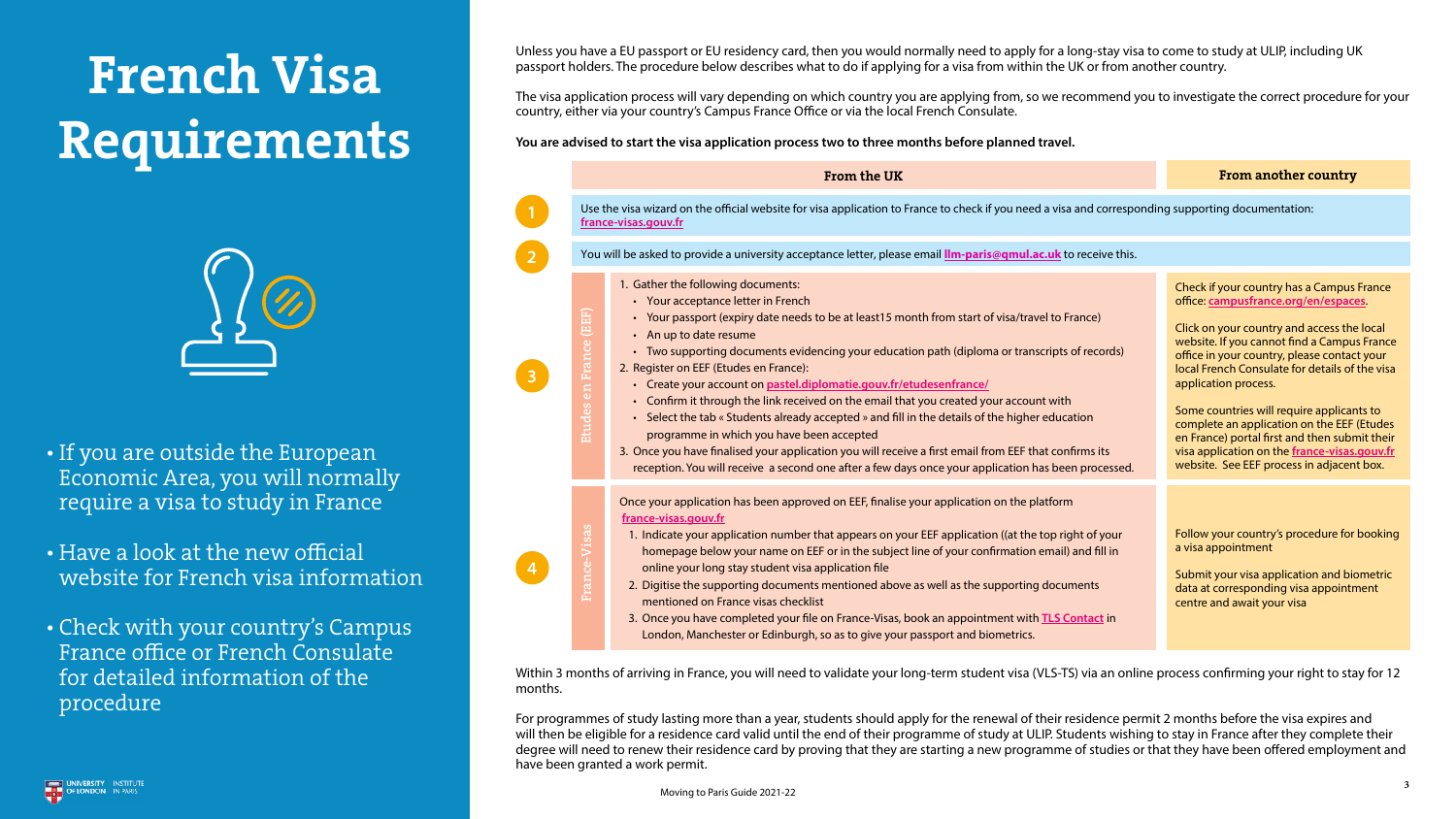

You might not be able to make any firm housing plans until your offer is confirmed, but you should still actively be researching housing possibilities in advance of that date.

#### Accommodation Guide  $\begin{array}{c} 1 \end{array}$   $\begin{array}{c} 2 \end{array}$   $\begin{array}{c} 1 \end{array}$   $\begin{array}{c} 3 \end{array}$

In the meantime, do some of the suggested things below

Take the time to read our accommodation guide of you haven't done so yet. This is a great resource where you will find numerous information about how and where to look.

Click **[here](https://london.ac.uk/sites/default/files/leaflets/Accommmodation-guide-ULiP.pdf)** to access the online version.

Once you have found your accommodation, click **[here](https://london.ac.uk/sites/default/files/ulip/housing_guide.pdf)** to view our housing guide.



### Accommodation Videos

Watch what Ellie has to say about insightful tips on how to go about your search for finding your new home in Paris. Click **[here](https://www.youtube.com/watch?v=wKPRO0rvbiQ&t=105s)** to access the video.

Watch our Head of Student Services present the various housing options for ULIP students and share some practical advice. Click **[here](https://youtu.be/c_v1P06usnE)** to access the video

Find out what current students Harry, Jess and Marika have to say about their experience of finding accommodation and living in Paris. Click **[here](https://youtu.be/ezWCVqTgRpU)** to access the video.

#### Housing Benefits

Provided their name is on the lease, all students are likely to be eligible for housing benefit from the CAF (Caisse d'Allocations Familiales).

Students will be encouraged to submit their CAF application as soon as they complete registration in September as late applicants will not receive back payments.

Detailed instructions will be sent to students in September, but one of the documents required as part of the CAF application is a full-length birth certificate, so make sure you have a copy when you come to Paris.

4

## <span id="page-3-0"></span>Accommodation



- Read our accommodation guide
- Watch our video with SU president's tips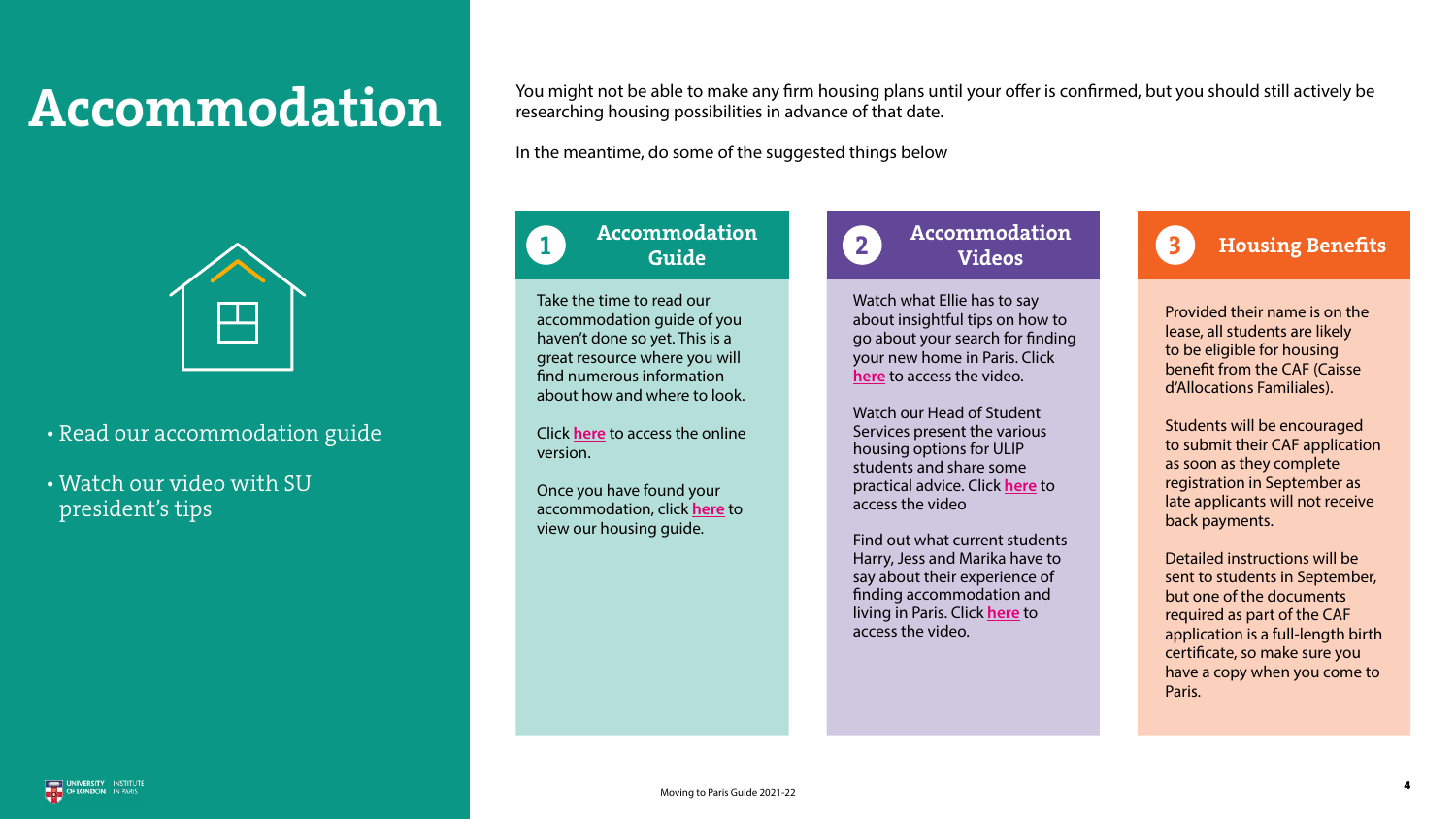







International students, including UK students, must register on a dedicated website (**[etudiant-etranger.ameli.fr](https://etudiant-etranger.ameli.fr/#/)**) for French social security as soon as they start their studies.

EU students do not need to register online if they have a European Health Insurance Card (EHIC) and instead should ensure they have a valid EHIC card before leaving their home country.

Registration on the ameli website takes place in two stages:

- 
- 

• Temporary registration will require you to upload an enrolment certificate, passport and student visa (if applicable). • Permanent registration will require you to provide your full-length birth certificate, a resident permit and French bank details.

Some doctors charge the approved social security rate (25 € for a "généraliste" or GP, 25 to 55 € for a specialist) while others will charge more, but you will still only be reimbursed 70% (16.50 €) of the approved social security rate when you see a doctor, and sometimes less for prescriptions or tests depending on circumstances.



Social security registration will provide basic cover for medical needs, but in most cases students will need to pay expenses upfront for doctors' appointment and prescriptions, and then apply for reimbursement. Depending on circumstances, social security only reimburses from 20 to 70% of approved rates so students are advised to consider an additional health cover as well.

Whether you have a EHIC card or have registered via the **[Ameli website](https://etudiant-etranger.ameli.fr/#/)**, you will need to pay costs of doctors' visits, prescriptions and tests upfront, and subsequently claim for partial reimbursement.

## <span id="page-4-0"></span>Healthcare



- You must have adequate health insurance during your studies
- Make sure to have a copy of your full-length birth certificate
- If you are a EU student, apply for the free EHIC
- International and UK students will need to register on etudiantetranger.ameli.fr when they begin their studies

#### European Health Insurance Card (EHIC) - *EU students Only*

EEA students should obtain an EHIC card before leaving their home country. This will give you the same cover as registering for French social security. **Applying for the card is free, and it can be valid for up to 5 years. Residents from other EEA countries can find the relevant contact details for their country on [www.ehic.europa.eu](http://www.ehic.europa.eu)**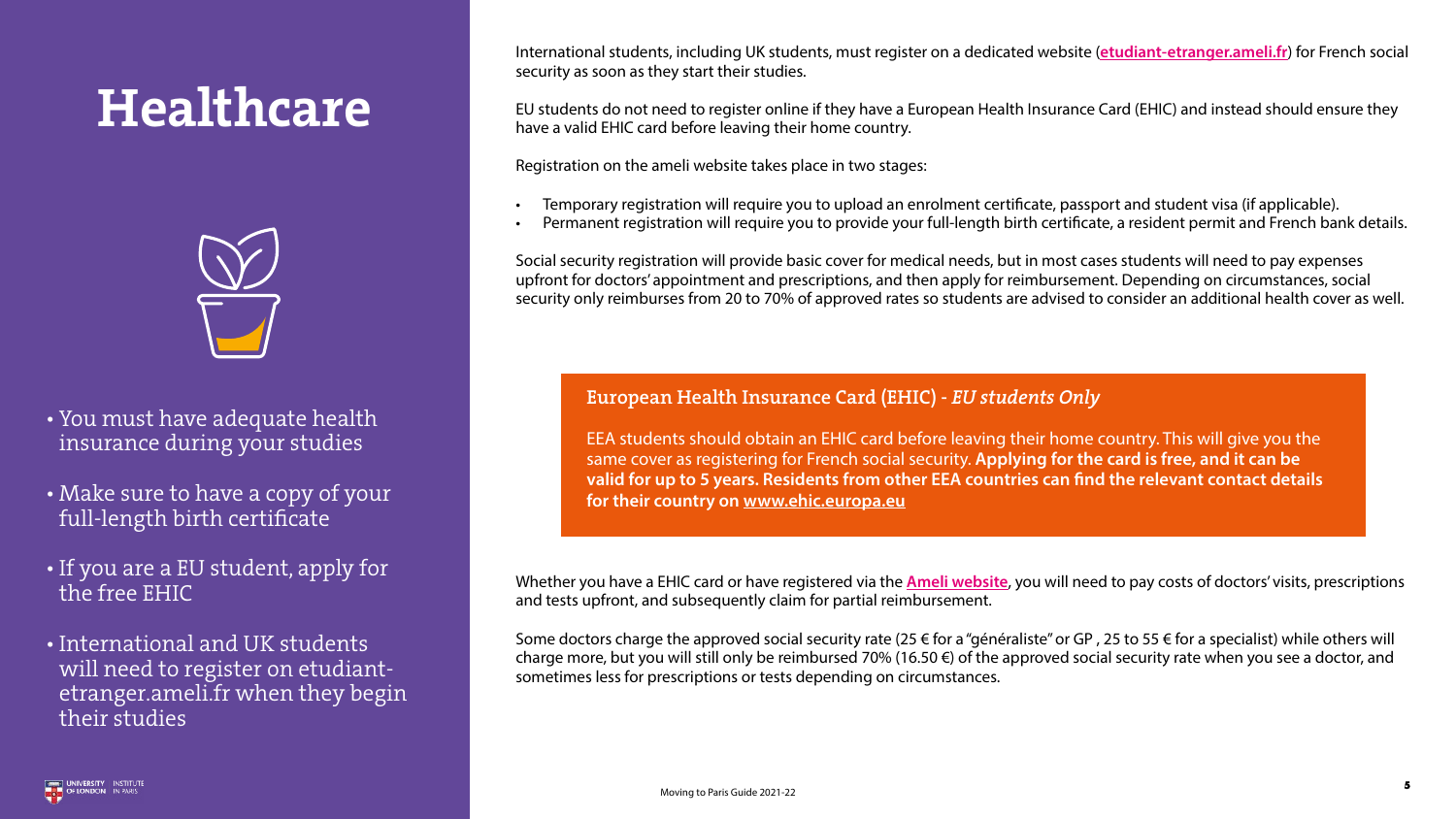**[Doctolib](https://www.doctolib.fr/)** is a good way to book an appointment, and to check rates applied and languages spoken.

During the pandemic, a number of doctors have offered video appointments.

There are also walk-in medical centres ("centre medical") where you can see a GP without an appointment.

What next?

The doctor will give you a "feuille de soin" showing what you have paid, and possibly a prescription ("ordonnance") for treatment or tests.

- Any type of fire
- Life-threatening situations (crimes)

You'll need to go to a pharmacy to pay and pick up any treatment and will be given another form showing what you have paid the pharmacy.

This paperwork can then be send off to claim your partial refund.

The European Emergency Number is **112**, and can be called from any phone. This is the number you should ring for any situation requiring urgent assistance, including:

• Serious medical problems (accident, unconscious person, severe injuries, chest pain, seizure)

If you need urgent medical attention, you can walk into the 24/7 emergency services, called "Urgences". If you go to a public hospital (APHP), your EHIC card or social security registration form will ensure the vast majority of your expenses are covered.

If you need urgent medical attention but are unable or unsure about going to Urgences, you should call Samu (**15**) for medical advice. They can direct you to the nearest medical centre, send an ambulance or send a doctor for a home visit.





6

## Healthcare



- Doctolib is a good way to book an appointment with a doctor
- The European Emergency number is 112
- If you need urgent medical attention but are unable or unsure about going to Urgences, you should call Samu (15) for medical advice

### Doctor's appointment and the contraction of the Emergencies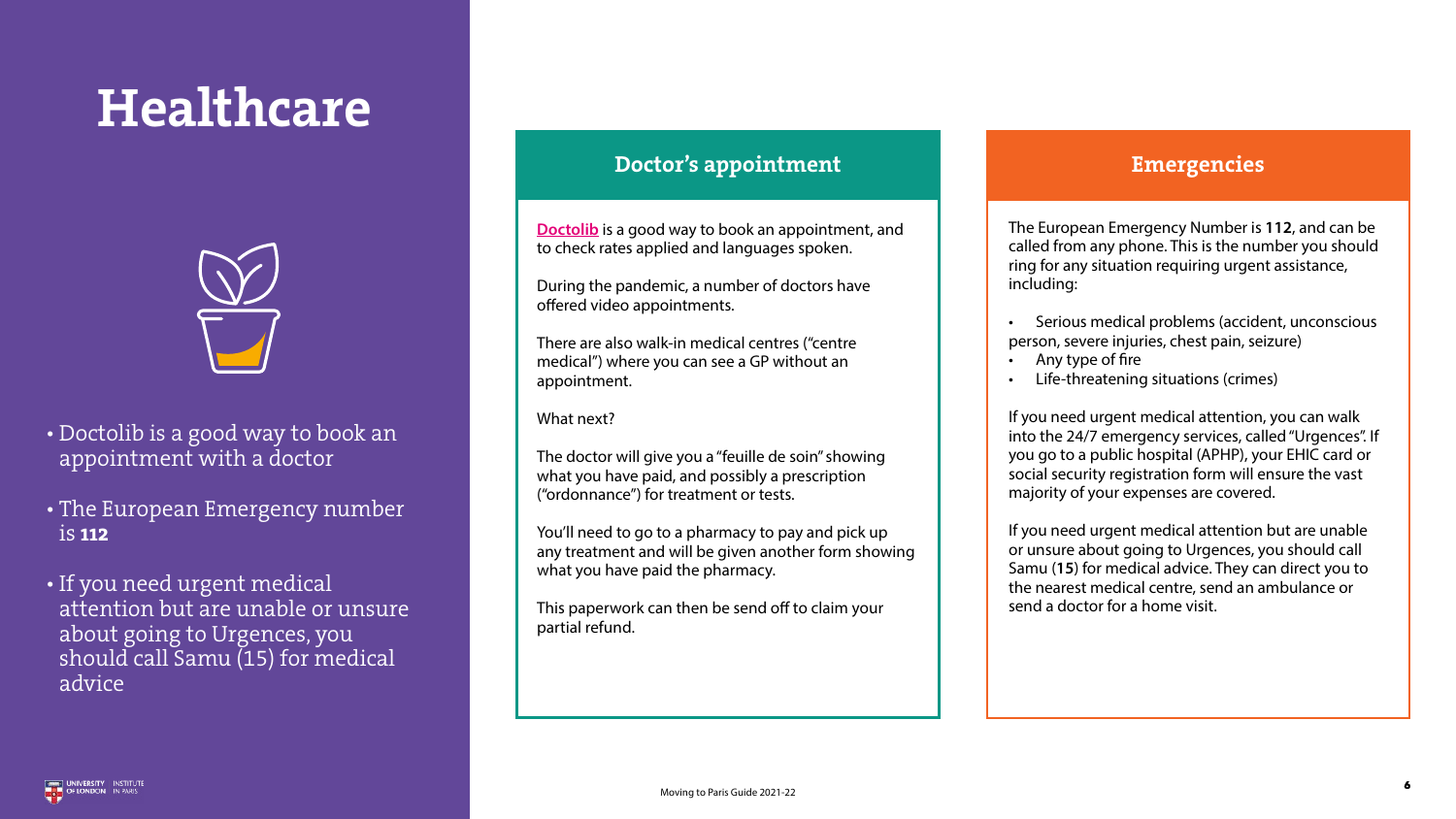



Small group, intensive-block teaching is one of the characteristics of our pedagogical approach and we aim to maintain a high level of teaching while bearing in mind guidance from French and British authorities. Students are currently able to access the library and study spaces throughout the teaching terms, in a safe learning environment, and to integrate into the student community in Paris.

### Learning and Teaching

To take into account possible restrictive safety protocols as well as to accommodate students who might not be able to be physically present in Paris, we are operating a blended approach to our induction activities and teaching. This means that we aim for students who will be in Paris to be able to benefit from some in-person activity with additional online content and synchronous teaching to ensure a high-quality learning experience. In the case of external restrictions affecting student and staff mobility, a series of online tools, such as lecture recordings, live remote seminar sessions, discussion forums and tutor office hours will be available.

### Building

Our students' and staff's health and wellbeing are our utmost priority. Over the past year, we have implemented a number of Covid protocols, including signage, reduced room capacity, social distancing measures, augmented cleaning and PPE protocols to ensure building user's safety. We will continue to monitor local health authorities' advice to adapt our operation to requirements.



7

## COVID-19



- The dates of the academic year will remain as planned
- We are currently planning to deliver a mixture of online and face-to-face teaching for the first semester.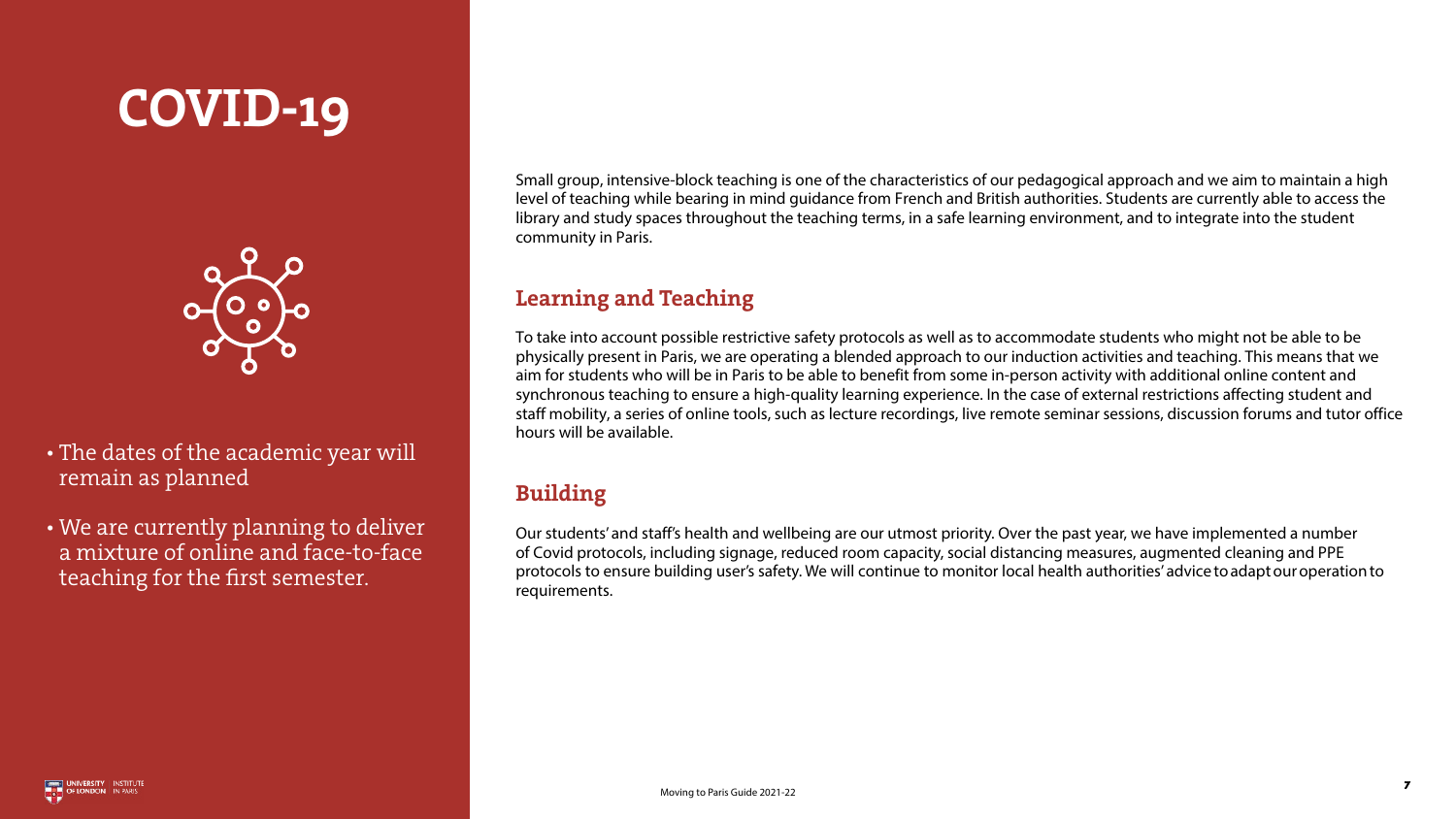



# <span id="page-7-0"></span>Banking Arrangements



- We recommand you open a French bank account in Paris as soon as you have secured your accommodation as you may have heavy charges using your UK account and for any access to various services that may require prélèvements
- Minimum charges on cards range from 10€-20€
- Click [HERE](http://www.jepargneenligne.com/comparatifs/comparatif-banques-mobiles/n26-vs-revolut-quelle-banque-mobile-choisir/) to view a comparison of the two digital-only banks in France

Transferring money to France often has a cost which may vary from one bank to another. You should check the scale of charges with both your home bank and French bank before deciding how to transfer money. Students have often found that using money transfer services such as [Transferwise](https://transferwise.com/fr?lang=en) is a competitive option. There are also likely to be charges involved in withdrawing cash and using bankcards abroad, which are again most easily investigated before leaving home.

### Opening a bank account in France Theorem and Digital-Only Banks

We strongly advise full-time ULIP students to open a bank account in Paris as soon as they have secured accommodation.

Note that banking practices and fees differ in France from other countries, so we advise students to be sure they understand everything they sign up to. Be aware that in France **overdrafts are very costly** and you will be charged a fee for every day your account is overdrawn, even if you have a découvert autorisé, which only means that you have permission to be overdrawn, not that you have an interest-free overdraft.

When you open a bank account, make sure you are **given statements of bank details (RIB: Relevé d'Identité Bancaire)** which you will be asked to provide to anyone that you set up a direct debit with (eg, landlord, insurance company, electricity provider, student travelcard). Also, make sure you receive all Internet banking codes and details for online transactions and services.

Please note that depending on the bank, it may take about 2 weeks for your account to be open and to receive your bank card.

With the rise of new technologies, you now have digital-only banks enabling you to manage your account within the touch of your smartphone (e.g. blocking your card on the app if you lose it).

The two main options in Euros are N26 and Revolut. Both of them offer many free services (card, realtime exchange rate, money transfers to numerous countries...), however like any other banks there are either some conditions or some limits (e.g. cash withdrawals limit).

Some say N26 is best for everyday usage , while Revolut is best suited for travelers who juggle between currencies but it is really up to you.

Because their offers continuously evolve, we invite you to explore their websites and take a detailed look at their services to see whether this could be a suitable option for you:

**N26 Revolut**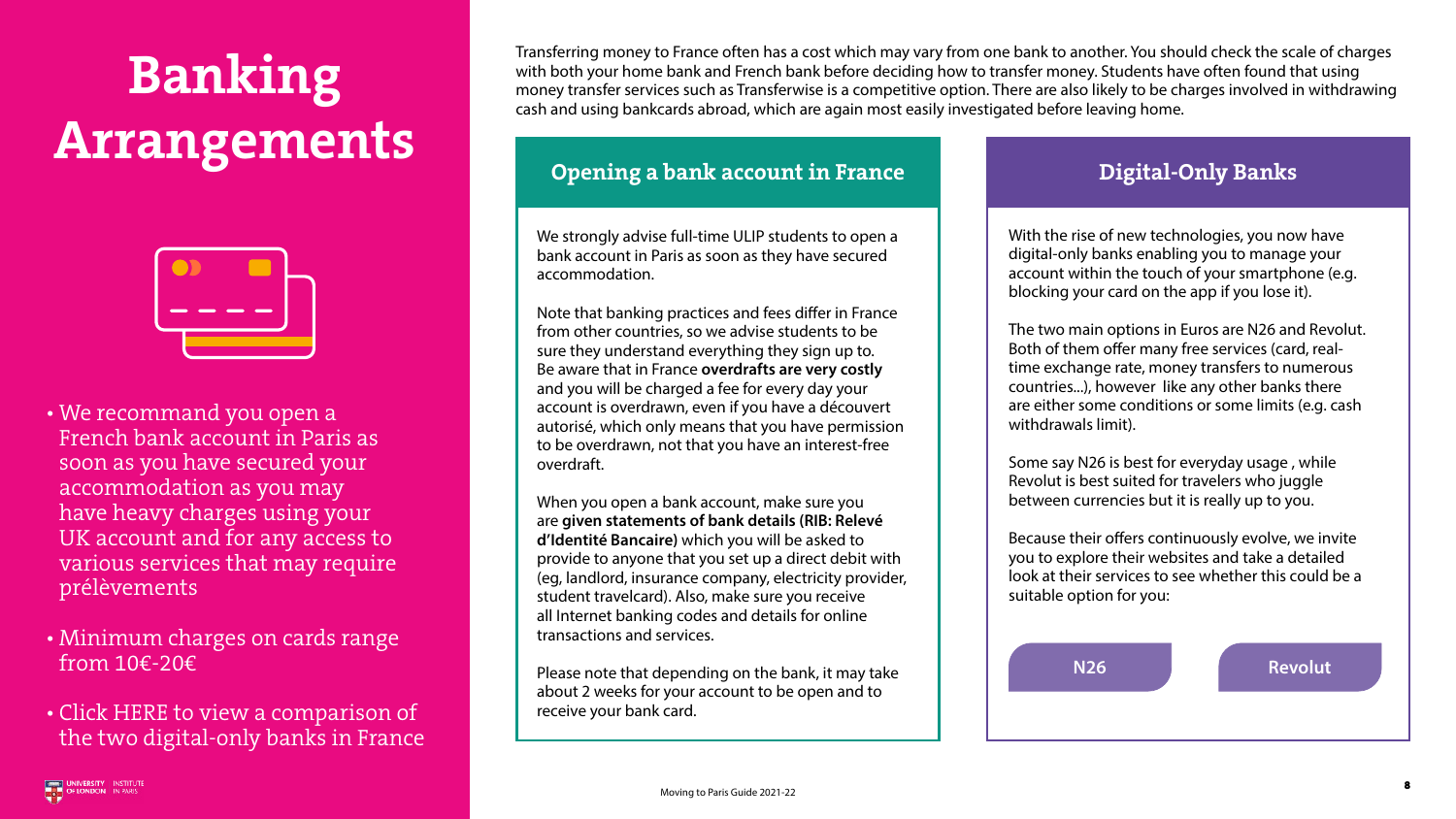letter in French

set up a monthly direct debit

(to upload), or you can use

### Imagine R Etudiant

This travelcard is for students who are over 16 years old and under 26 years old. It will give you unlimited access to most means of transportation in Ile-de-France: metro, bus, noctilien, tram, RER... It is one of the cheapest ways to get around Paris and you will also benefit from numerous discounts.

You now have the possibility to complete your application form online, where you will need the following documents:

It may take a couple of weeks before you receive your Imagine R card, so you might need to get a Navigo Decouverte card, an electronic travel card that you can either charge weekly or monthly with unlimited metro, bus, tram and RER rides. These can easily be found at most train stations, simply ask someone at the help desk. Please note that the card cost approximately  $5 \notin$ .

- Correspondance = Connection
- is not ensured
- Sortie= Exit
- En travaux  $=$  Maintenance works
- 



### Phone

Carnet  $=$  a book of 10 tickets, offered at a discounted price compared to single fare

Most service providers will ask for a French number, so you may want to consider one of the numerous mobile providers.

You can choose between contract or contract-free. It seems that most students opt for contract-free and tend to choose Free, which is one of the least expensive options, however they might not have the best coverage.

Click **[HERE](https://en.selectra.info/broadband-phone-france/providers)** to view a comparison of cell phone providers and explore the various options.









### Useful Apps

Click on the icons and check out these apps on the Android Play Store, they might be handy!

| $\Box$ ULIP acceptance le                  |
|--------------------------------------------|
| $\Box$ RIB if you want to                  |
| $\Box$ Photo of yourself (<br>your web cam |

• Correspondance n'est pas assurée= Connection



# <span id="page-8-0"></span>Other bits and pieces



- Your Image R pass is one of the cheapest options. It will give you access to unlimited metro, bus, noctilien, tram and RER rides in all Ile-de-France.
- A phone number is quite useful as you will be required to share that information with various service providers.
- You can choose from a variety of cell phone providers: Free, Sosh, Red, SFR, Bouygues, Orange...